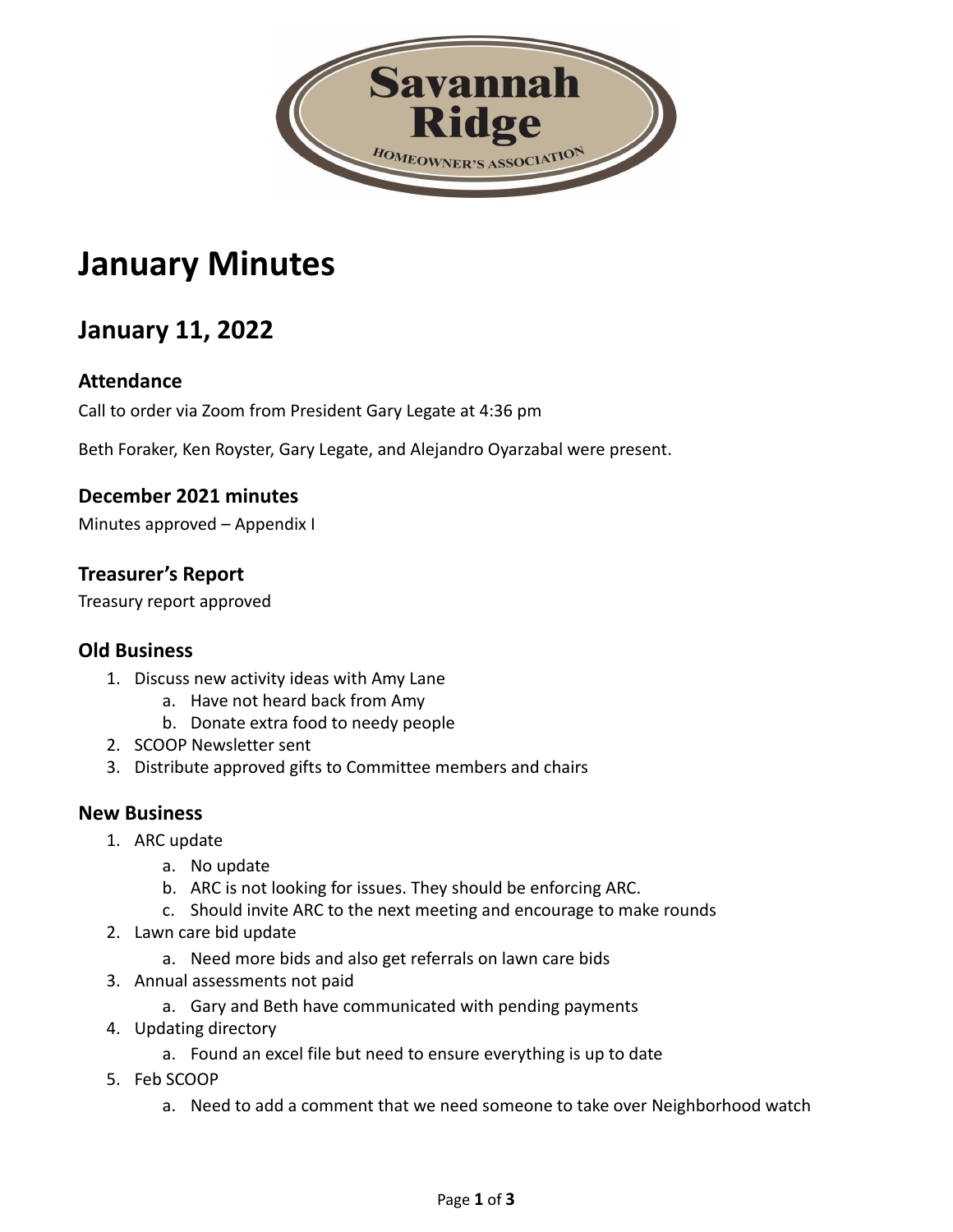### **Adjournment**

5:33pm